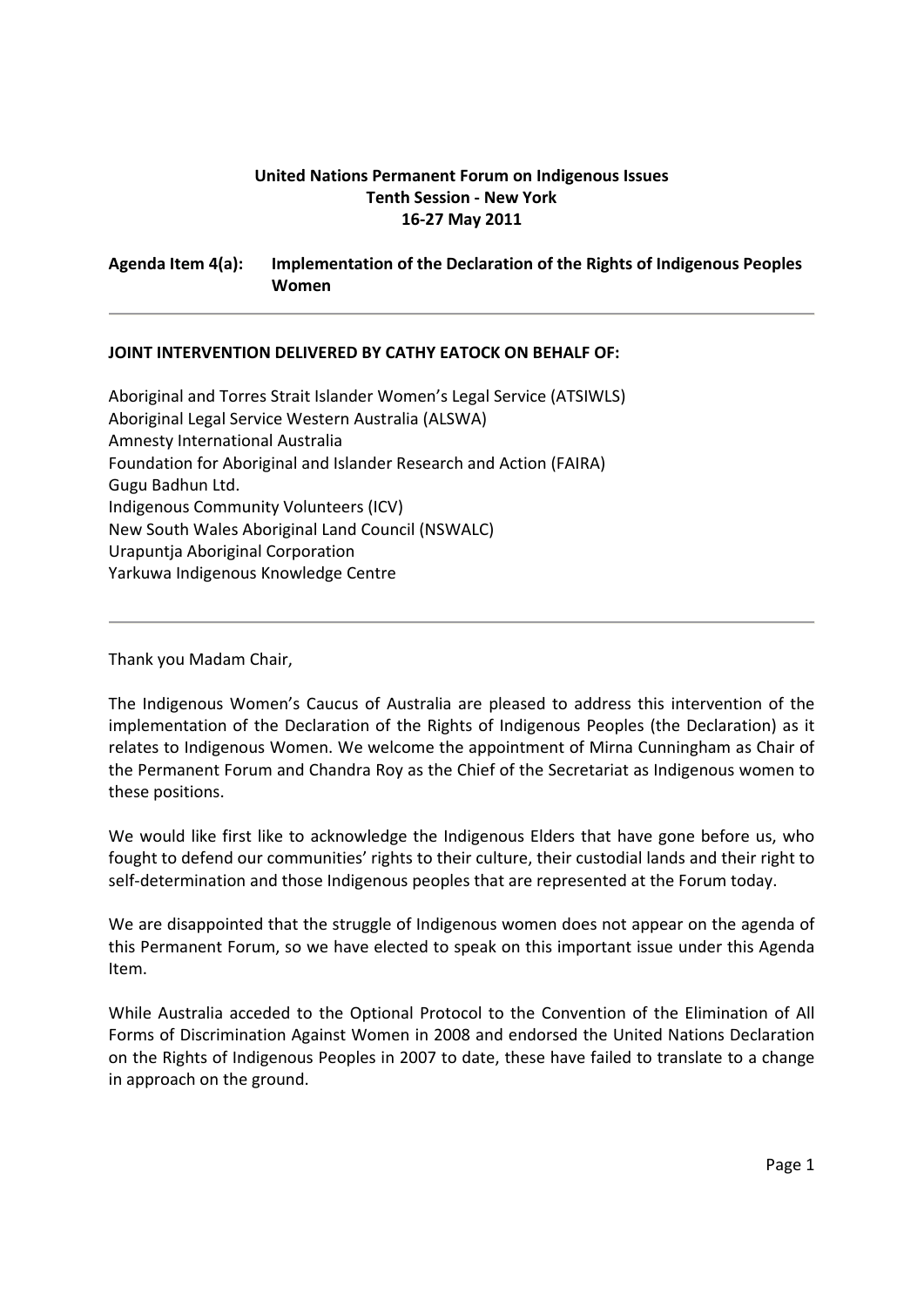The situation for many Aboriginal and Torres Strait Islander women remains dire. In endorsing the Declaration the Australia Government commits to Article 3 which asserts Indigenous rights to self‐determination and Article 22 that particular attention be paid to the rights and special needs of Indigenous women and children.

Despite this Aboriginal and Torres Strait Islander women continue to not have meaningful input into policy approaches that impact them so detrimentally, which violates Article 18 of the Declaration.

# **Northern Territory Emergency Response (NTER)**

The lack of free, prior and informed consent and lack of participation by Aboriginal women in decision making has led to policies such as the Northern Territory Emergency Response, which continues to implement punitive measures, that contravene the most basic human rights of Aboriginal women and their children.

These policies continue to subject Aboriginal women to the systematic abuse of income management, where already impoverished families have 50% of their income withdrawn and provided through food voucher cards.

The Northern Territory Emergency Response was so racially discriminatory that it required the suspension of *Racial Discrimination Act* 1975 (Cth). Amendments to these policies, on 21 June 2010, now mean these measures can be applied to identified non‐Aboriginal welfare recipients, in the Northern Territory and the Kimberly region, in practice this approach continues to breach the Convention on the Elimination of all forms of Racial Discrimination as these regions have high Aboriginal populations. In addition, where consultations on the revised policy occurred, there were insufficient translators, inadequate explanations of complex issues and pre‐ determined outcomes.

The limited amendments still enable the forced leasing of community lands to the Australian government as 'Special Measures'. Special Measures were originally legislated to enable positive discriminatory polices to support Aboriginal communities, not to undermine hard won land rights.

Underlying the Northern Territory Emergency Response is a radical push to pressure Aboriginal communities off their traditional lands, with resources and school funding re‐directed from remote and homeland communities to larger identified 'growth towns'. This approach is based on an attempt to force Aboriginal communities to fit neatly into western concepts of regional labour markets.

These policies do not allow Aboriginal communities to express different cultural views, lifestyles and economies, which utilise traditional foods and employment through culturally based visual arts and environmental tourism as the basis of a mixed, culturally matched economy.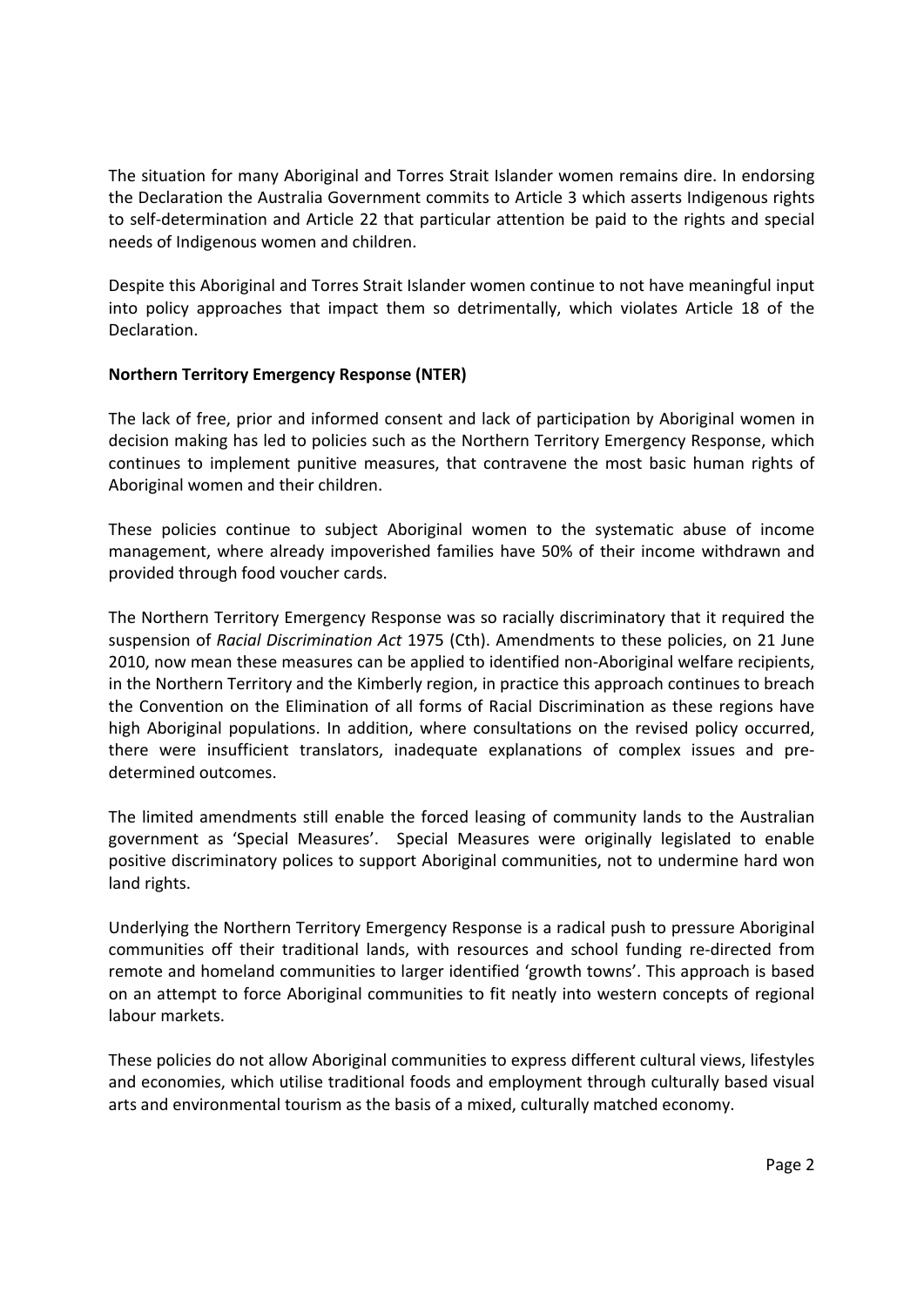## **Community Development Employment Project (CDEP)**

Articles 20 and 21 of the Declaration confirm Indigenous rights to maintain and develop our own culturally appropriate economies.

However, on 1 July 2009, the Australian Government abolished the Community Development Employment Program (CDEP), allowing only limited CDEP in very remote communities. The ceasing of the CDEP resulted in the loss of employment and services for women in many critical community based services, such as teacher's aides, elder care programs, pre‐school services and health care support positions.

These changes have resulted in the increased impoverishment of Aboriginal families, with communities such as Yarrabah, which previously had 450 people employed on CDEP, reduced to just 31 employed positions. The abolition of CDEP was undertaken without meaningful consultation with Aboriginal communities.

### **Violence**

The relative socioeconomic disadvantage experienced by many Aboriginal and Torres Strait Islander women is also reflected in high rates of victimisation. Aboriginal women and children who witness or are the victims of violence, are more likely to experience debilitating stress and trauma. The eradication of violence against women requires the implementation of Indigenous approaches that address violence against women and children.

Indigenous specific services are essential for service provision to Aboriginal and Torres Strait islander women, who often avoid mainstream services. Whilst we acknowledge the positive step in establishing the Family Violence Prevention Legal Services, we remain frustrated that the funding for positions was restricted to regional and remote areas and not urban areas where large proportions of Aboriginal and Torres Strait Islander women reside. The services were also not funded with a Secretariat or policy section, which makes it difficult for them to meaningfully engage in law reform and international advocacy.

In Australia, funding for Indigenous women's services remains a low priority, such as the recent cut to funding for Cawarra Aboriginal Women's Refuge, which has provided crisis accommodation and support to Aboriginal women and children facing violence in Western Sydney, for more than 20 years.

This situation is in violation of Article 22(2) of the Declaration which provides that Australia should take measures in conjunction with Indigenous peoples to ensure that Indigenous women and children enjoy the full protection and guarantees against all forms of violence and discrimination.